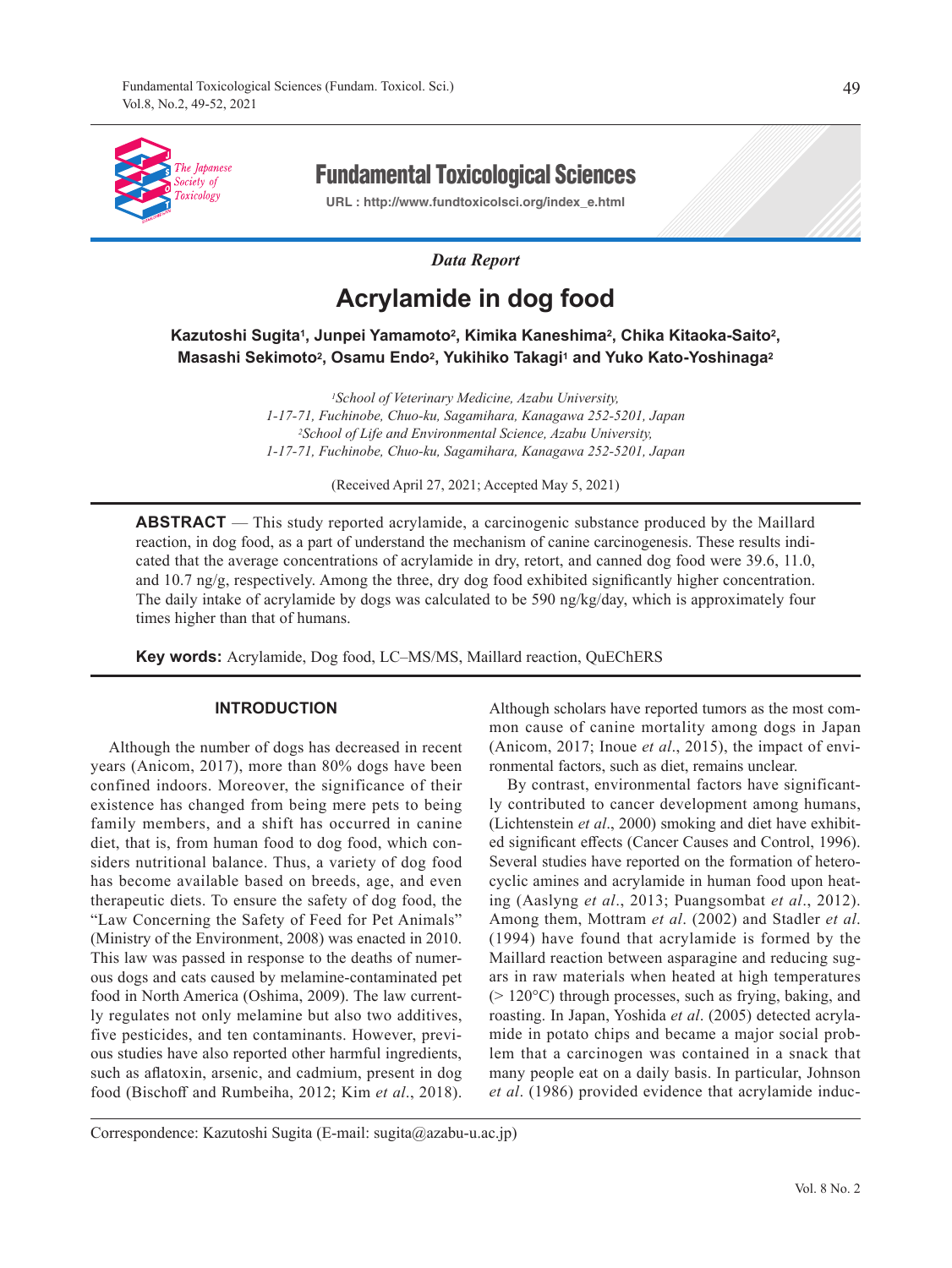es testicular mesothelioma and other tumors in rats after oral administration, which the International Agency for Research on Cancer (IARC) of the World Health Organization classified as Group 2A or probable carcinogens (World Health Organization, 1994).

In manufacturing dry dog food, the production process includes heating various powdered feed ingredients which are mixed with water to induce homogenization. The samples are then mixed and sterilized under high-temperature and high-pressure conditions in the extrusion process. Dog food are extracted from holes, cut into small pieces, and then heated and dehydrated under hot air to remove excess water. In the same manner, retort and canned food are subject to high-temperature and high-pressure processing for sterilization before sealing (Ministry of Agriculture, Forestry and Fisheries, 2015). Despite varying conditions, both processes involve heat treatments. Given the use of raw materials, the study infers that acrylamide formation during processing is possible.

In this regard, the study aimed to detect and measure carcinogen-related substances in dog food to elucidate the mechanism of carcinogenesis in animals. Previous studies have argued that acrylamide formation occurs during heat treatment (Mottram *et al*., 2002; Stadler *et al*., 1994). In other words, we measured the content of acrylamide in dog food, which has been reported to be produced by heat treatment, and compared acrylamide in dry type, retort type, and canned food.

# **MATERIALS AND METHODS**

30 dry, 13 retort, and 8 canned dog food variants from 10, 6, and 2 companies were purchased as samples, respectively. A total of 51 samples were purchased from a nearby market in 2019-2020.

The dry and wet variants of retort and canned food were cut and ground by using a mill mixer (AS ONE CORPORATION, Osaka, Japan) to prepare samples for extraction. The extraction of acrylamide from samples was performed as previous study (Mastovska and Lehotay, 2006). In particular, 10 g of cut and ground samples was collected in a 50-mL centrifuge tube. Then, 50  $\mu$ L (1,000 ng) of 20  $\mu$ g/mL D<sub>3</sub>-acrylamide (2,3,3-D<sub>3</sub>, Cambridge Isotope Laboratories, Inc., Andover and Tewksbury, MA, USA) standard solution, 5 mL of hexane (special grade reagent, Fujifilm Wako Pure Chemicals, Osaka, Japan), and 10 mL of distilled water (Fujifilm Wako Pure Chemicals) were added to the samples and stirred in a lab mixer. Further, 10 mL of acetonitrile (for liquid chromatography analysis, Fujifilm Wako Pure Chemicals) was added, and the mixture was stirred. The centrifuge tube was then placed horizontally on a shaker (NTS-4000B, TOKYO RIKAKIKAI CO, LTD, Tokyo, Japan) and shaken at 160 rpm for 30 min. A homogenizer (T25 digital ULTRA TURRAX, IKA®-Werke GmbH & CO. KG, Staufen, Germany) was used to homogenize the sample for 1 min. A packet of QuEChERS Extract Tubes for Acrylamides (Agilent Technologies, Santa Clara, CA, USA) was added, mixed vigorously for 1 min, and centrifuged at 5,000 rpm for 5 min. From the acetonitrile layer (middle layer), 1 mL was transferred to a vial of Bond Elut QuEChERS AOAC Dispersive SPE (Agilent Technologies), mixed using the lab mixer for 30 sec, and centrifuged at 5,000 rpm for 1 min. A sample from the supernatant was obtained for LC-MS/MS (LC800, GL Science Co., Ltd., Tokyo, Japan and 3200 QTRAP, AB Sciex, Framingham, MA, USA), measurement. The operation was performed independently from each sample to prepare two samples for measurement for each sample.

LC-MS/MS with electrospray ionization in a multiple reaction monitoring mode was used to measure acrylamide content. The set mass numbers (mass-to-charge ratio) were 72.087 > 55.100 and 75.085 > 58.100 m/z for acrylamide and  $D_3$ -acrylamide, respectively. The mobile phases were 2.5% methanol solution containing 0.1% formic acid (solution A) and methanol containing 0.1% formic acid (solution B). Linear gradient analysis was performed with  $A:B = 100:0$  at 0 min and  $A:B = 0:100$  at 5 min. The flow rate was set to 200 µL/min at a column temperature of 40°C.

A Tukey-Cramer test was used to determine significant differences among three mean values of acrylamide concentrations.

#### **RESULTS AND DISCUSSION**

In the manufacturing process for dry food, the product was subjected to heat during the extrusion and drying processes (Ministry of Agriculture, Forestry and Fisheries, 2015). During extrusion, the product was subjected to high pressure and temperature for sterilization and dried under hot air to remove excess moisture. Furthermore, acrylamide production is expected during these processes because the raw materials include meat and grains. Therefore, acrylamide was detected in 51 samples of dry, retort, and canned dog foods (Fig. 1), particularly in all dry samples (lower limit of detection: 5 ng/g) with the mean and median values of 39.6 and 38.3 ng/g, respectively. A significant difference was observed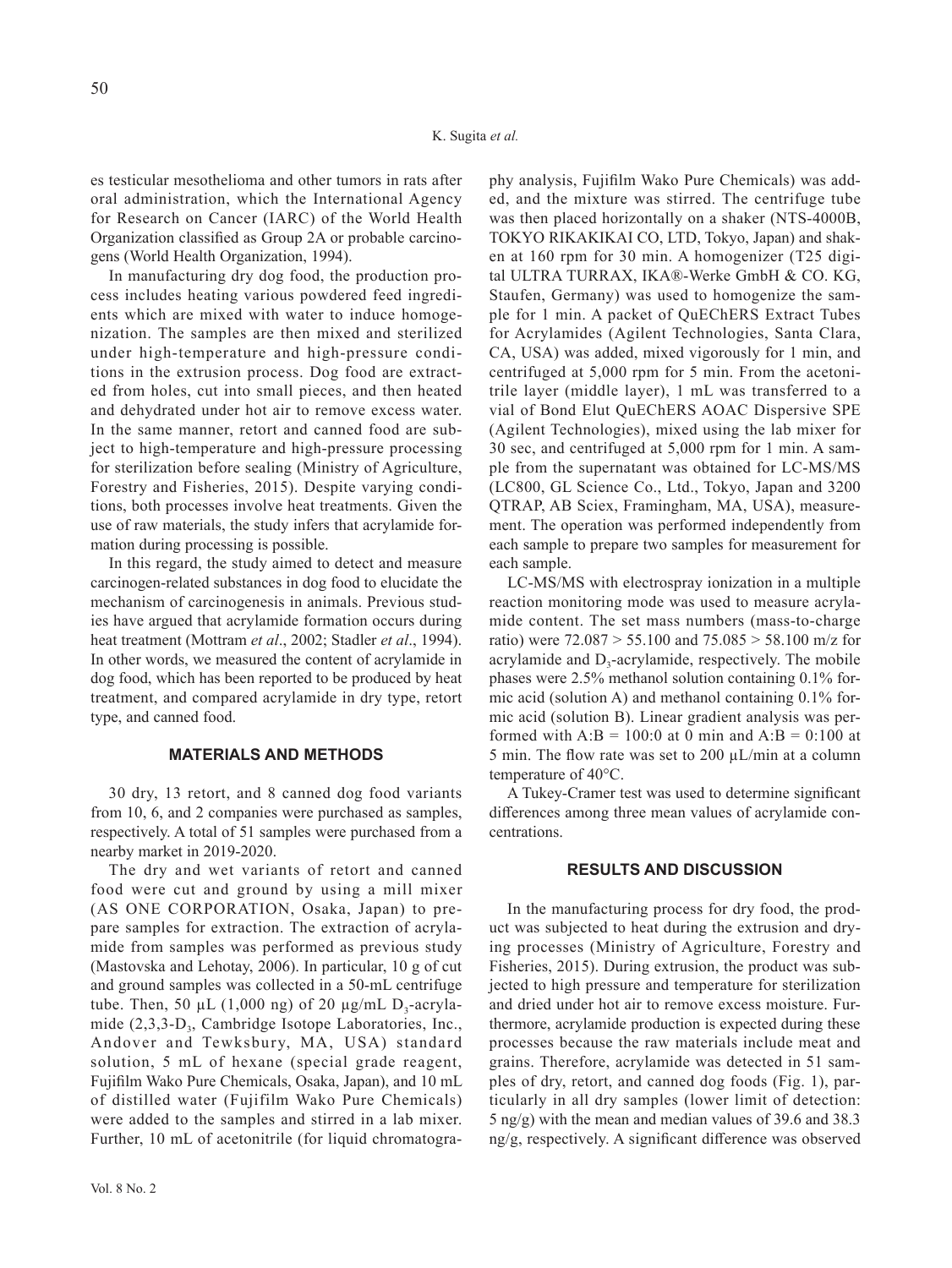

**Fig. 1.** Comparison of acrylamide concentrations between dog food types. ○: each date. Top of the error bar was maximum value of acrylamide in dog foods. Bottom of the error bar was minimum value of acrylamide in dog foods. ×: average value of acrylamide in dog foods. Top line of box was showed 75% of data. Middle line of box was showed median of data. Bottom line of box was showed 25% of data.

between dry and retort food and between dry and canned food ( $p < 0.01$ ). However, no significant difference was observed between retort-type and canned food. The heating method used for these two types of food (retort-type and canned food) were boiling, which less likely produces acrylamide.

In a previous study, although the number of samples was small (i.e., four samples), the level of acrylamide detected in dry food was 106-358 ng/g (Veselá and Šucman, 2013). In the present study, acrylamide concentrations ranged  $14.7-68.6$  ng/g in dry food, which was lower than that in the previous report. This difference lacks a clear definition because of variations in the analytical method, the survey year, country, number of surveys, and brands. However, the current study infers that such difference may have been caused by an improvement in heating conditions in various manufacturing processes because the survey was conducted approximately 10 years ago. To understand the trend of acrylamide concentration, the regular and continuous monitoring of acrylamide levels in dog food is necessary.

Various studies have examined acrylamide levels in human diet. WHO had surveyed acrylamide concentrations in food products from Norway, Sweden, Switzerland, the United Kingdom, and the United States and found that acrylamide was detected in most foods at levels ranging from several tens to several thousand ng/g (World Health Organization, 2002). In Japan, the National Institute of Health Sciences reported that acrylamide levels in Japanese human food products ranged from less than the detection limit (solid sample:  $\leq$  9 ng/g, liquid sample:  $\leq$  3 ng/mL) to several thousand ng/g. Furthermore, acrylamide concentrations in Japanese human food products were at the same level as those in other countries, particularly in baked and fried foods (National Institute of Health Sciences, 2002). Acrylamide concentration in dog food in the present study was at the same level. And, acrylamide in dogfood may have been also generated during heat treatment in the manufacturing process. For humans, a balanced diet with various food types is recommended from the perspective of cancer prevention, and the average intake of acrylamide is estimated to be 154-166 ng/kg/day (National Institute for Environmental Studies, 2016). But, in for dogs, dog food is given as a comprehensive nutritional diet, and in contrast to humans, dogs are recommended to feed only on dog food. For example, if a 20-kg adult dog eats 300 g of dry food per day, then the daily acrylamide intake would be 11.9 µg/day (590 ng/day/kg), which is four times higher than that of humans. It was considered that this difference can be attributed to low body weight and a diet with approximately similar acrylamide levels. Feeding boiled food, such as retort food and canned, in addition to dry food may be effective in reducing the risk for carcinogenesis by acrylamide in dogs. Although the IARC classified acrylamide under group2, acrylamide intake and the risk of carcinogenesis in humans have recently been reevaluated and reported to be less likely to cause cancer (Pelucchi *et al*., 2015). The results of carcinogenicity studies of acrylamide in dogs have not been reported, acrylamide induction of benign tumors of the thyroid and mammary glands and mesothelioma of the testes has been reported in rats (Friedman *et al*., 1995). Therefore, future studies should elucidate whether daily acrylamide intake increases the risk of carcinogenesis among dogs.

### **ACKNOWLEDGMENTS**

This research was supported by the Private University Branding Project. We would like to thank Ms. Seisa Sato and Ms. Miyu Kaneko, the Faculty of Life and Environmental Sciences, Azabu University, for their assistance with the analysis. And, we would like to thanks Enago (www.enago.jp) for the English language review.